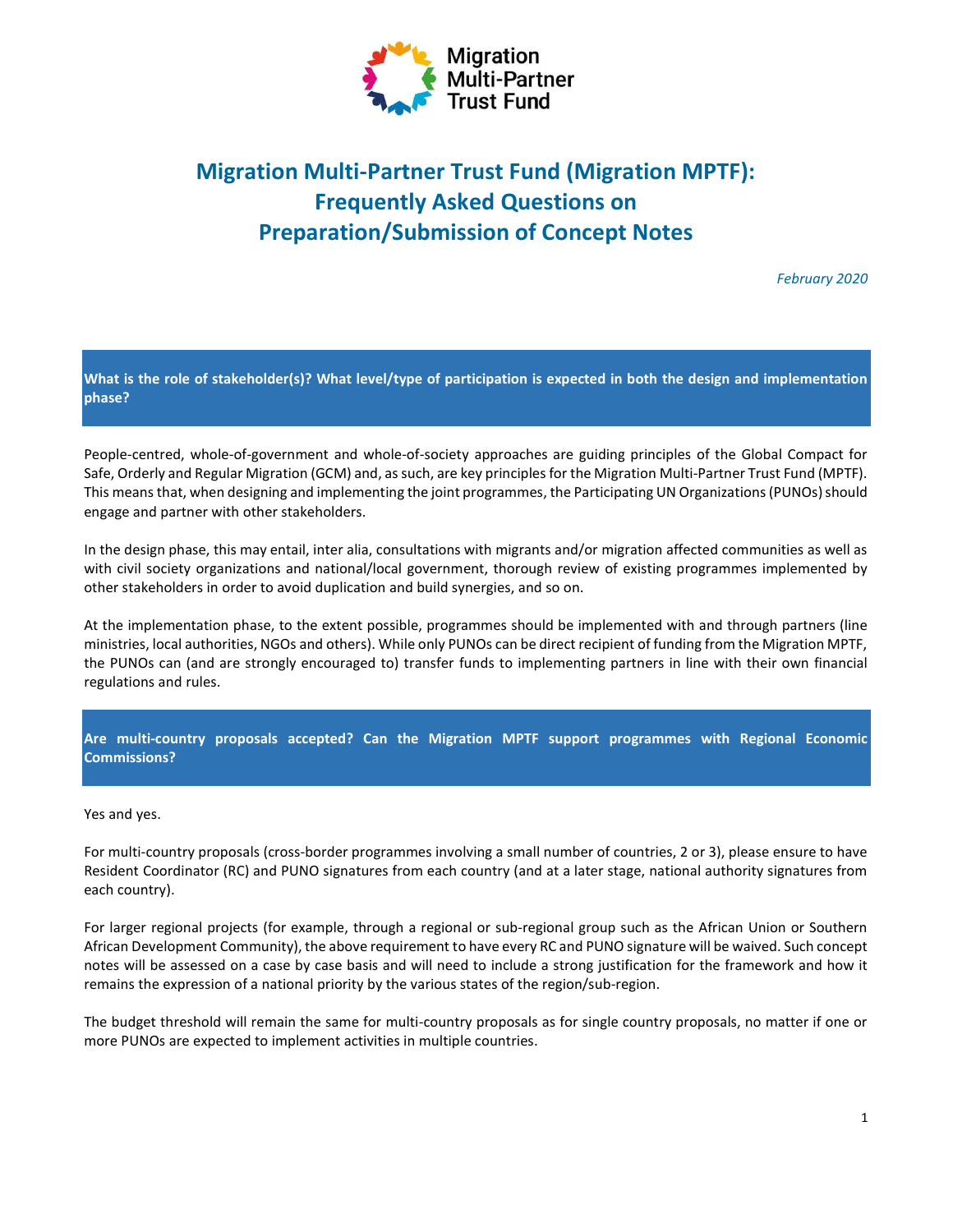

## How much funding is available for programming? What is the pipeline of projects?

Based on contributions and commitments received to date, USD 10m to USD15m are expected to be available for programming at the time of the next Steering Committee meeting, on  $31^{st}$  March. This is in line with the initial funding target (USD 25m in year one) and shall allow for an initial set of joint programmes covering multiple thematic areas to be set into motion in 2020.

While the initial funding target was modest, the ambition of the Fund is to grow significantly over the coming months/years and additional funding is very likely to become available. Thus, the Migration MPTF Steering Committee will constitute a pipeline of joint programmes comprising all concept notes deemed relevant and interesting but for which insufficient resources are available at the time of the meeting. These pre-approved concept notes may be financed whenever resources become available (no need for PUNOs to re-submit).

This pipeline of projects will answer the question as to what GCM implementation could look like and allow prospective donors to have a clear idea of the kind of interventions their contributions would help support. Answering these questions through the pipeline of projects and demonstrating the Migration MPTF's ability to swiftly initiate implementation of innovative joint programmes with the resources at hand, will be key to mobilize additional resources.

## Who is eligible to receive funds? Will all 22 priority countries receive funding?

All countries, regardless of priority status or not, are eligible to apply.

It is not expected that all priority countries will receive funding from the Migration MPTF in its initial allocation phase. Funds expected to be available for programming at the time of the next Steering Committee meeting (USD 10m to USD 15m) would not be sufficient and being a priority country does not give any entitlement. When identifying a number of priority countries to help rationalize the technical support provided by the Fund Management Unit, the Migration MPTF Steering Committee has explicitly reiterated that it will accept submissions from all countries willing to implement the Global Compact and consider these on an equal footing.

All concept notes deemed relevant and interesting by the Steering Committee will be included in a pipeline of joint programmes (see above).

## Can proposed joint programmes contribute to multiple thematic areas?

For tracking the use of resources and earmarking purposes, all joint programmes shall primarily relate to only one of the five Migration MPTF thematic areas. This "primary thematic area" must be clearly identified on the cover page of the concept note (as required by the concept note template itself).

However, any joint programme can contribute to some GCM objectives outside the primary area and therefore have a positive "secondary" impact on other thematic areas as well. These positive effects shall be spelled out in the narrative part of the concept note (in particular under sections 2 and 3 on expected results and theory of change).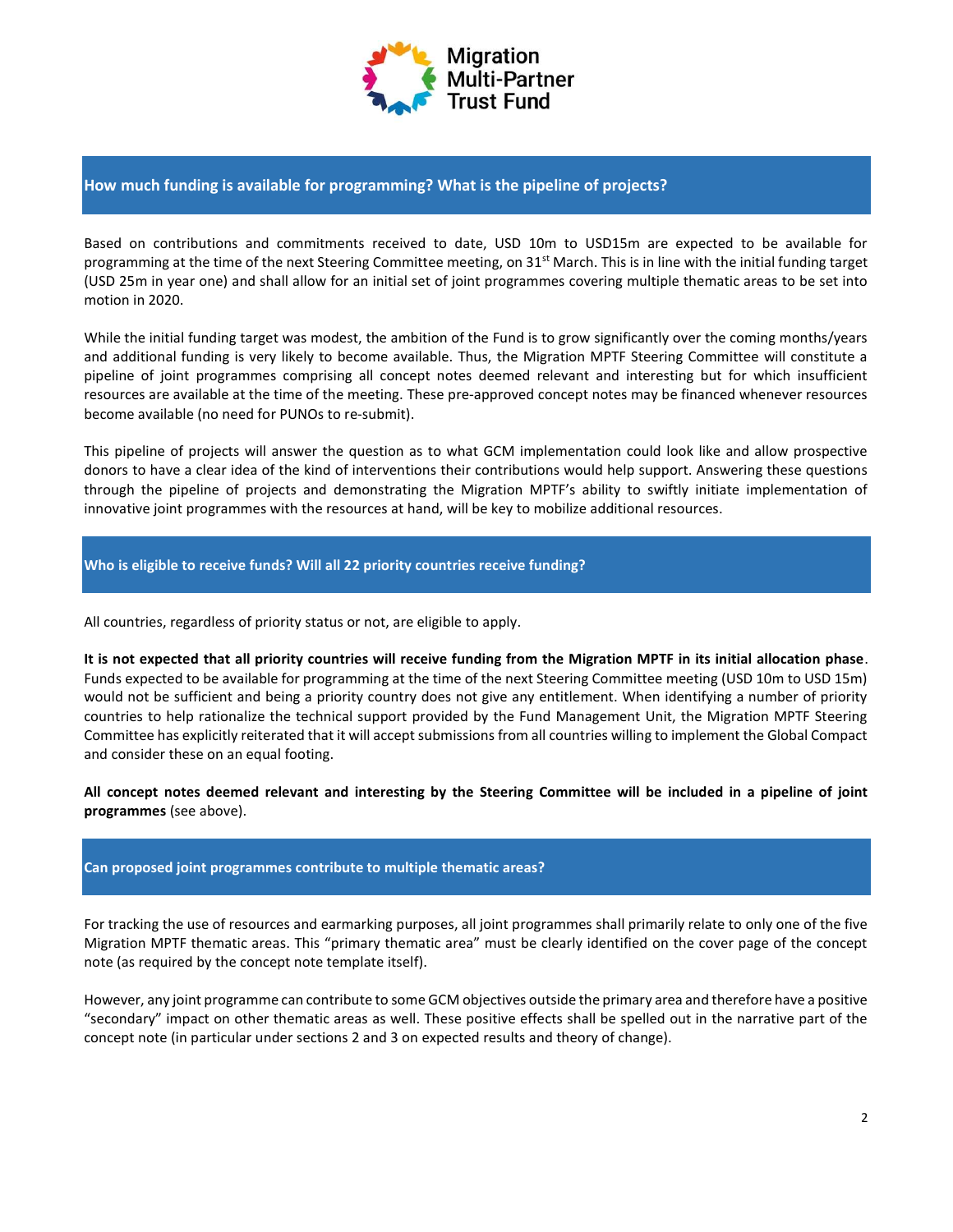

What is required to confirm government support at the concept note submission stage? Proposal submission stage?

At the concept note submission stage, you do not need to submit a government support letter nor signature. There just needs to be a confirmation that the proposal has the support from and ownership of the national government (via answering Yes/No on the concept note signature page).

If and when the Migration MPTF Steering Committee decides to allocate resources towards the implementation of the joint programme, the country will be asked to turn the concept note into a full joint programme document within 3 months. At that point the signature from a high-level representative of the national government will be required on the proposal signature page.

### What is the minimum and maximum budget?

The minimum total budget of any joint programme to be funded must be at least USD 500,000 times the number of PUNOs, with each PUNO expected to receive at least USD 100,000. For instance, if three organizations participate, the budget of the joint programme needs to be at least USD 1.5 million, while one organization can receive as little as USD 100,000, if the other two receive a combined total of at least USD 1.4 million. Please refer to section 3.3 of the Operations Manual.

There is no maximum budget.

#### How many UN Organizations can participate in a joint programme?

There is no fixed maximum number but, in line with UNDG guidance on joint programmes (please refer to section 3.1 on page 13 – links to references are available at the end of this FAQ document), we would recommend for each joint programme to include two to four Participating UN Organizations. Participation of a greater number of organizations very often results in serious coordination problems and reduced effectiveness/efficiency.

#### What is the minimum and maximum duration?

The maximum duration is 3 years. There is no minimum duration.

What is the minimum (and maximum) number of UN entities who can participate in a particular joint programme?

The minimum is two (2). There is no maximum.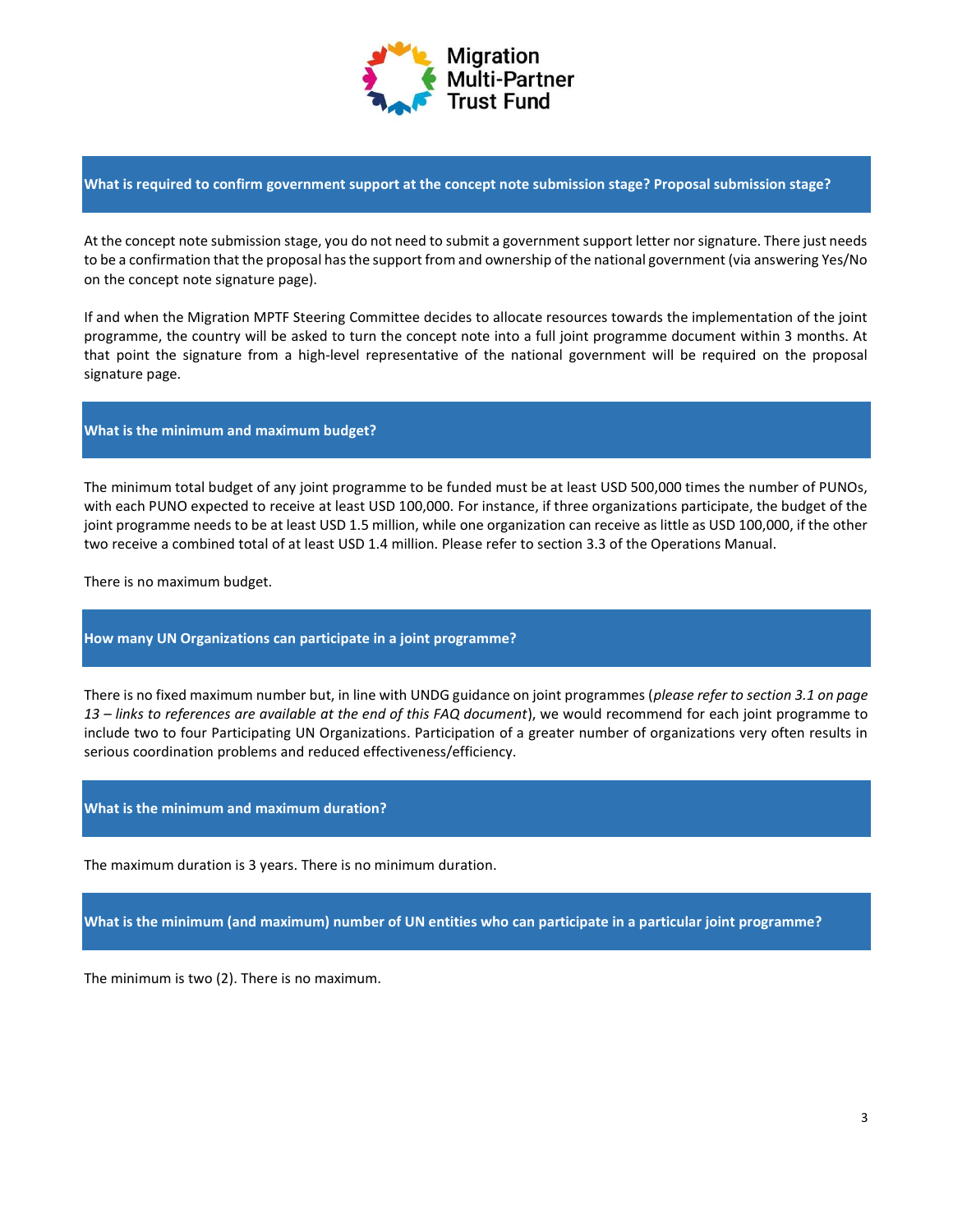

#### What is the difference between a Convening UN Organization and a Participating UN Organization (PUNO)?

For each joint programme funded by the Migration MPTF, the PUNOs will have identified amongst themselves a "Convening UN Organization". This organization will have the additional responsibility to ensure the overall coordination of the joint programme and prepare the consolidated narrative report on the programme (consolidation of the financial report will be done by the Administrative Agent). Additional costs related to performing the Convening UN Organization functions can be included in the joint programme budget.

Please see below for definitions of the various roles (please refer to section 3.2 on page 14 of the UNDG Guidance Note on Joint Programmes). For the Migration MPTF, the Administrative Agent will be the Multi-Partner Trust Fund Office, housed in UNDP New York (http://mptf.undp.org/)

#### **Steering Committee**

- Decision-making authority; highest body for strategic guidance, fiduciary and management oversight and coordination
- · Facilitates collaboration between participating UN organizations and host government for the implementation of the Joint Programme - Includes senior programme managers of all signatories of the Joint Programme Document; may also include other members
- in observer capacity, such as civil society organizations; may be co-chaired by the Government and UN Resident Coordinator at country level
- Reviews and approves Joint Programme Document and annual work plans, provides strategic direction and oversight, sets allocation criteria, allocates resources, reviews implementation progress and addresses problems, reviews and approves progress reports budget revisions/reallocations, and evaluation reports, notes audit reports (published in accordance with each PUNOs' disclosure policy), and initiates investigations (if needed). It may be supported by a Secretariat/Support Office
- · Meets at least semi-annually

|                      | <b>Administrative Agent (AA)</b>                                                                                                                                                                                                                                                                         |   | <b>Convening Agency (CA)</b>                                                                                                                                                                                                                                                                                                                                                                                      |
|----------------------|----------------------------------------------------------------------------------------------------------------------------------------------------------------------------------------------------------------------------------------------------------------------------------------------------------|---|-------------------------------------------------------------------------------------------------------------------------------------------------------------------------------------------------------------------------------------------------------------------------------------------------------------------------------------------------------------------------------------------------------------------|
|                      | Accountable for effective and impartial fiduciary management<br>and financial reporting                                                                                                                                                                                                                  |   | - Accountable for coordination of programmatic activities and<br>narrative reporting                                                                                                                                                                                                                                                                                                                              |
| ٠                    | Selected jointly based on merit in a comparative review by all<br>participating UN organizations                                                                                                                                                                                                         | ٠ | Selected jointly based on merit in a comparative review by all<br>participating UN organizations                                                                                                                                                                                                                                                                                                                  |
|                      | May be a Participating UN Organization or any other qualified<br>UN organization; only one AA needed for global programme                                                                                                                                                                                |   | • Needs to be a Participating UN Organization with<br>in-country presence                                                                                                                                                                                                                                                                                                                                         |
| $\ddot{\phantom{1}}$ | Responsible for financial/administrative management: Receives<br>donor contributions, disburses funds to Participating UN<br>Organizations based on Steering Committee instructions, and<br>consolidates periodic financial reports and final financial report.<br>Involved in day-to-day administration | ٠ | Responsible for operational and programmatic coordination:<br>Coordinates all the Joint Programme partners, coordinates and<br>compiles annual work plans and narrative reports, coordinates<br>monitoring of annual targets, calls and reports on Steering<br>Committee meetings, facilitates audits and evaluation, and<br>reports back to the Steering Committee; may be involved in<br>resource mobilization. |
|                      |                                                                                                                                                                                                                                                                                                          |   | Involved in day-to-day coordination, but does not hold any<br>financial or programmatic accountability                                                                                                                                                                                                                                                                                                            |
|                      | <b>Participating UN Organizations (PUNOs)</b>                                                                                                                                                                                                                                                            |   | (Sub-)National Governmental Partners                                                                                                                                                                                                                                                                                                                                                                              |
| ٠                    | UN organizations that participate in the Joint Programme,<br>which may include UN funds, programmes, specialized agencies,<br>including non-resident agencies, at national, regional or<br>global level                                                                                                  | ٠ | Governmental agencies at national or sub-national level that<br>coordinate with UN organizations and implementing partners<br>Own the national programme to which the UN provides support                                                                                                                                                                                                                         |
| ٠                    | Operate in accordance with their own regulations, rules,<br>directives and procedures                                                                                                                                                                                                                    |   |                                                                                                                                                                                                                                                                                                                                                                                                                   |
| ٠                    | Assume full programmatic and financial accountability for funds<br>disbursed by the AA                                                                                                                                                                                                                   |   |                                                                                                                                                                                                                                                                                                                                                                                                                   |
|                      |                                                                                                                                                                                                                                                                                                          |   |                                                                                                                                                                                                                                                                                                                                                                                                                   |
|                      | <b>Implementing Partners</b>                                                                                                                                                                                                                                                                             |   |                                                                                                                                                                                                                                                                                                                                                                                                                   |

partners (as permitted by the rules and regulations of participating UN organizations) that may be working with Participating UN Organizations and/or (Sub-)National governmental Partners to implement the Joint Programme